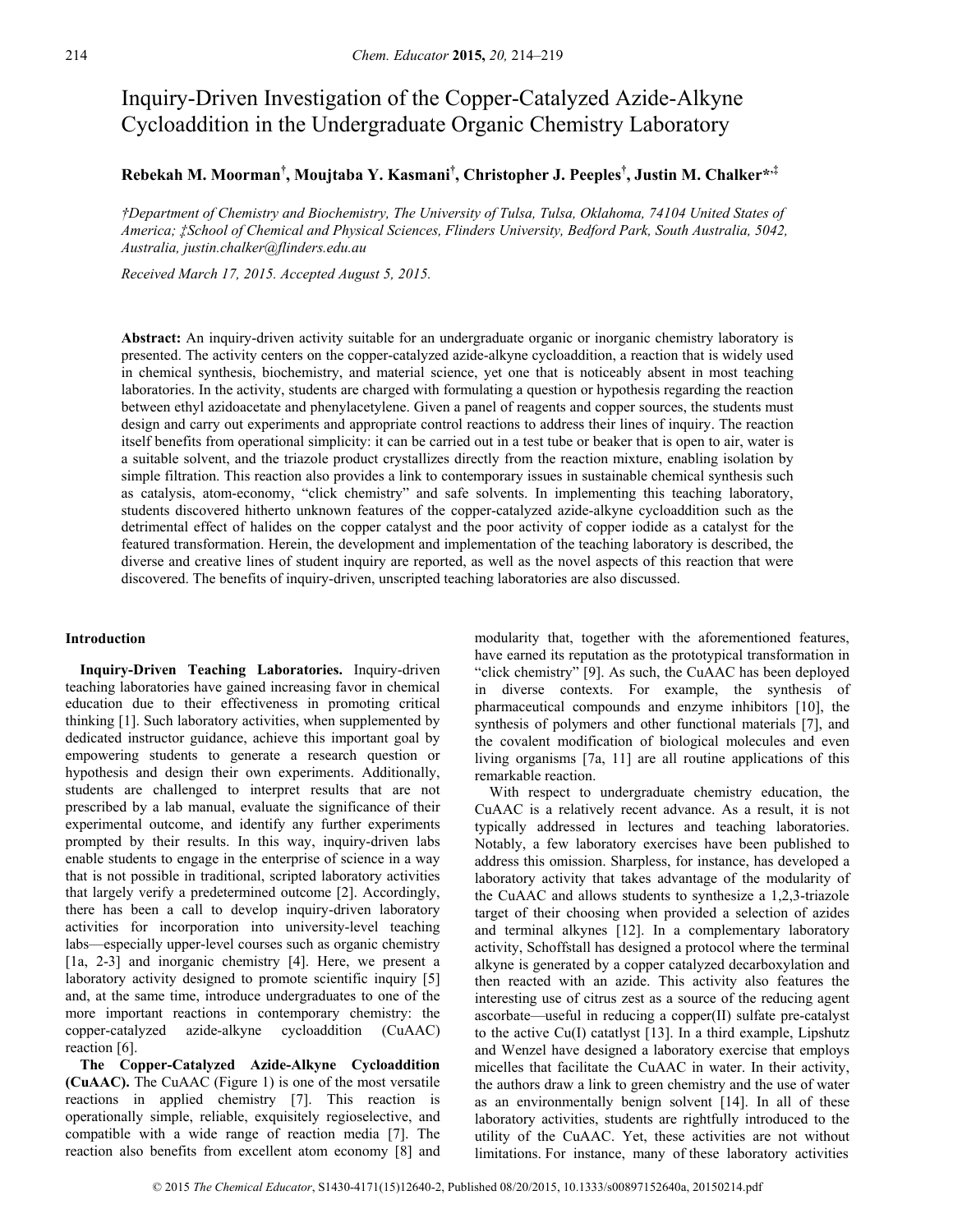

**Figure 1.** The Copper-Catalyzed Azide-Alkyne Cycloaddition.

prescribe several hours of reaction time [12] or employ sodium azide (a highly toxic reagent) in the synthesis of the alkyl azide starting material [12–13]. Most importantly, however, none of these previous reports feature student inquiry as an educational priority and employ regimented protocols. In contrast, the laboratory activity reported here uses a rapid and operationally simple CuAAC as the platform for student-designed scientific inquiry.

### **Laboratory Guidelines**

**Experimental Considerations.** This activity features the coppercatalyzed cycloaddition between ethyl azidoacetate and phenylacetylene (Figure 2) and has been completed by more than 150 students in the second-semester of a second-year, undergraduate organic chemistry laboratory course. The activity is typically completed over two, 3-hour laboratory periods. The first lab period is devoted to the student-designed experiment. The second lab period is allocated for analytical characterization and follow-up experiments prompted during the first lab period. The mechanism and uses of the CuAAC in contemporary research is typically introduced a week prior to laboratory work (see Discussion and Supporting Information for details). This measure allows ample time for students to consult background literature, generate a question or hypothesis regarding the reaction in Figure 2, and design an experiment or series of experiments to address their independent line of inquiry. These student-designed experiments may center on how the reaction is influenced by temperature, reaction time, copper sources, copper loading, the effect of various additives, or other parameters of their choosing. To focus their inquiry, a list of available solvents, copper sources and reagents is provided at least one week before the laboratory period (See laboratory handout in the Supporting Information). Additionally, a few guidelines are provided to ensure student experiments can be completed safely, economically, and within the allocated lab period(s). While adherence to these guidelines is ultimately left to the discretion of the lab coordinator and instructor, students are requested to consider water as a solvent, run their reaction at or below room temperature, and work at approximately a 1.0 mmol scale [15].

A representative experiment is carried out by first adding water (1.0 mL) to a 5 mL vial or test tube, followed by phenylacetylene (1.0 mmol) and ethyl azidoacetate (1.0 mmol). The copper source is then added (e.g. 0.05 mmol of copper sulfate), along with any additive (e.g. 0.10 mmol ascorbic acid), and the reaction is stirred at room temperature, open to air, for at least 30 minutes or until the triazole product crystallizes from the reaction mixture. The reaction can also be monitored by thin layer chromatography using 4:1 petroleum ether : ethyl acetate as the mobile phase [16]. The product triazole is isolated by filtration and characterized by melting point determination, IR spectroscopy, and <sup>1</sup>H NMR spectroscopy using DMSO-d<sub>6</sub> as the solvent. In a control experiment, the reaction is carried out in the same fashion without copper. If no product precipitates, or if unreacted starting materials are observed by TLC, the mixture is extracted directly into CDCl<sub>3</sub> and analyzed by IR (thin film) and  ${}^{1}H$  NMR spectroscopy. These experiments are representative protocols for investigating whether or not the copper is necessary for the reaction in Figure 2. Additional lines of inquiry pursued by students are elaborated in the Results and Discussion. The outcome of student experiments and data analysis is assessed by a post-lab write-up.

**Safety Considerations.** All students were required to undergo Departmental safety training before participation in the laboratory. The following guidelines were used in assessing lab risks: Safety glasses, lab coats, and nitrile gloves should be worn at all times during the laboratory activity. Hazardous materials should be handled and sent to the waste stream in accordance with *Prudent Practices in the Laboratory: Handling and Disposal of Chemicals* [17]. The ethyl azidoacetate solution in ethanol is flammable should be handled in a fume hood; it should also be treated as potentially harmful. Neat ethyl azidoacetate is also potentially explosive, so the solution of this reagent should be kept from heat and never concentrated by rotary evaporation. Due to these risks, the reaction is best conducted at or below room temperature. Taking these precautions, we have encountered no incidents with ethyl azidoacetate after hundreds of uses. Phenylacetylene is flammable and a suspected carcinogen. If syringes are used to transfer reagents, sharps should be disposed in appropriate containers. Copper(I) salts are irritants and may be harmful if swallowed. Copper(II) salts are toxic and harmful to aquatic life and all aqueous waste containing copper must be sent to a suitable chemical waste contractor. Copper metal is moderately flammable and should be kept clear from ignition sources. Ascorbic acid and water have no significant hazards, but should be handled with care. DMSO- $d_6$  is readily absorbed through the skin and may transport harmful materials into the body. Chloroform-*d* is harmful if swallowed and a suspected carcinogen. The triazole product should be treated as harmful and care should be taken to avoid inhalation, ingestion, or contact with skin.

### **Results and Discussion**

Representative examples of the most common types of student-designed experiments are summarized in Table 1 and representative student-generated <sup>1</sup>H NMR data is shown in Figure 3. (Instructor-acquired  $H$  and  $H^3C$  NMR spectra are provided in the Supporting Information for comparison). The top spectrum in Figure 3 is typical for the product triazole when it isolated by simple filtration directly from the reaction mixture. The bottom spectrum in Figure 3 is typical for experiments that resulted in unreacted starting material (as in a control reaction in which no copper was used). For isolated triazole, the measured melting point was typically in the range 92–95 ºC—very near the values obtained independently by the authors and reported by others in the literature (93–95 ºC) [18]. IR spectra obtained by students clearly featured the carbonyl in the triazole product at  $1755 \text{ cm}^{-1}$  and no peak for the azide. In contrast, if unreacted starting materials were obtained, a distinct azide stretch was typically reported at  $2109 \text{ cm}^{-1}$  along with a carbonyl stretch at  $1746 \text{ cm}^{-1}$ .

**Teaching Laboratory Outcomes.** The pre-lab discussion was carried out at least one week prior to the laboratory activity. This discussion centered on the importance of the CuAAC and its use in chemistry, biology, and materials science. The mechanism of the reaction was also discussed, and Figure 4 provided a useful starting point. The active catalyst is a copper(I) species that can be generated, in principle, by reduction of a copper(II) pre-catalyst or by oxidation of a copper(0) precatalyst (**A** in Figure 4). Copper(I) behaves as a Lewis acid that can bind to a  $\pi$  bond of the terminal alkyne  $(B)$ , dramatically lowering its  $pK_a$  and leading to the formation of copper-acetylide **C**. The regioselectivity is determined by complex **D**, where the copper coordinates to the internal nitrogen of the azide [19]. The subsequent cyclization and protonation leads to the product triazole, and the copper(I) catalyst is regenerated. It should be noted that Figure 4 is a simplified mechanism provided for the purpose of specifying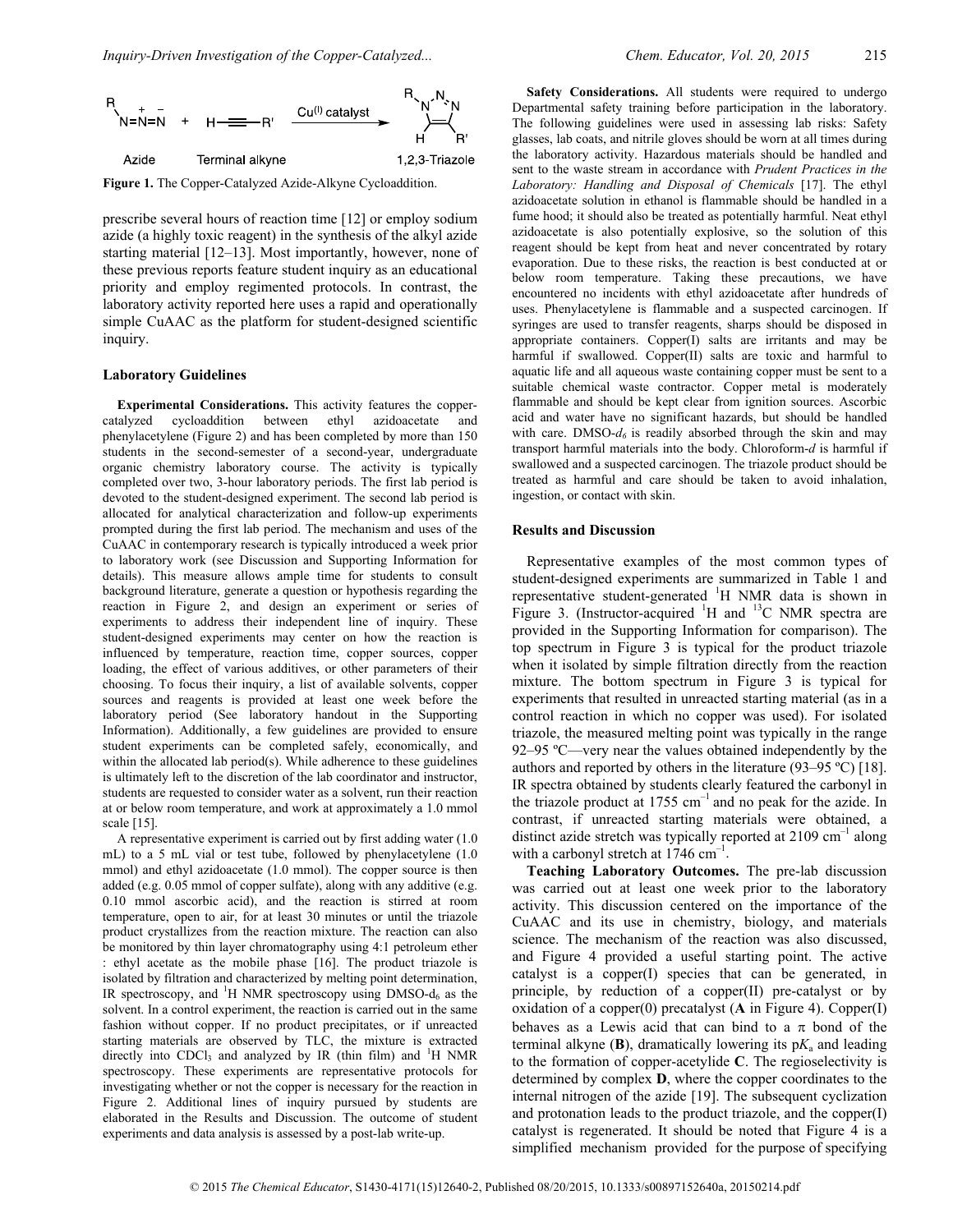**Table 1.** Representative Student-Designed Experiments and Outcomes

| Entry | <b>General Line of Inquiry</b>                             | <b>Representative Experiment</b>                                                                                                                                                                                                                                           | Outcome                                                                                                                                                                                                                                |
|-------|------------------------------------------------------------|----------------------------------------------------------------------------------------------------------------------------------------------------------------------------------------------------------------------------------------------------------------------------|----------------------------------------------------------------------------------------------------------------------------------------------------------------------------------------------------------------------------------------|
| -1    | Compare yields between two catalysts                       | $CuBr(5 mol%)$ was employed in one reaction<br>and CuI (5 mol%) was employed in a second<br>reaction. The reaction was carried out for 30<br>minutes at room temperature. Triazole yields<br>were compared.                                                                | The triazole was isolated by filtration in 90%<br>yield for the reaction employing the CuBr<br>catalyst. Only unreacted starting material was<br>observed by <sup>1</sup> H NMR when CuI was used as<br>the catalyst.                  |
| 2     | Compare yields between different<br>reaction temperatures  | $CuBr(5 mol%)$ was used as a catalyst for two<br>reactions: one at room temperature and one at 0<br>°C. The reactions were both run for 30 minutes<br>and the isolated yields were compared.                                                                               | The triazole was isolated in quantitative yield<br>from the reaction run at room temperature.<br>Trace product was observed for the reaction<br>run at $0^{\circ}$ C.                                                                  |
| 3     | Compare yields between two catalyst<br>loadings            | CuBr was used as a catalyst for two reactions:<br>one at 5 mol% and the other at 50 mol%.<br>Isolated yields were compared after 30 minutes<br>of reaction time.                                                                                                           | The triazole was isolated in >90% yield for<br>both catalysts loadings, though triazole<br>crystallized from the reaction within 5 minutes<br>when higher catalyst loading was employed.                                               |
| 4     | Investigate effect of additive on triazole<br>yield        | The reaction was run using $CuSO4$ as a catalyst<br>(5 mol%) along with ascorbic acid as a<br>reducing agent (10 mol%). As a control, the<br>same experiment was run in the absence of<br>ascorbic acid.                                                                   | The triazole was isolated by filtration in 70%<br>yield after 30 minutes of reaction time when<br>ascorbic acid was employed. Unreacted starting<br>material was observed by <sup>1</sup> H NMR when no<br>ascorbic acid was employed. |
| 5     | Investigate whether a given catalyst<br>generates triazole | A US penny was tested as a potential copper<br>catalyst. The conversion was compared to the<br>uncatalyzed reaction in which no copper was<br>employed. The reaction was run in a beaker of<br>water, open to air, with gentle stirring for 1<br>week at room temperature. | After 1 week of reaction time at room<br>temperature, the triazole was isolated in 84%<br>for the penny-catalyzed reaction. Only<br>unreacted starting material was observed by <sup>1</sup> H<br>NMR when no copper was employed.     |



Student responsibilites

- Propose a research question or hypothesis related to reaction
- Design experiment or experiments to answer question (Must take into account supplies provided by instructor)
- · Plan experimental procedure, including all calculations and working plan for reaction set-up, workup, and analysis
- Carry out experiments and relevant controls
- Evaluate outcome of experiment
- Discuss followup experiments prompted by outcome

**Figure 2.** Overview of the Reaction and Student Responsibilities in this Laboratory Activity.

the active oxidation state of copper  $(+1)$  and a rationale for the observed regioselectivity (stage **D**). Ligand effects and the complex nature of copper's coordination sphere were not addressed in detail. This simplified catalytic cycle is adapted from the original reports by Sharpless [6a] and Meldal [6b], but students should be made aware of more complicated proposals that feature intermediates with multiple copper centers that better account for kinetic and computational experiments [20].

With a mechanistic framework in hand, students were able to test some of the premises of the CuAAC as part of their inquiry. For instance, several students tested the efficiency of catalysts in different oxidation states or the effect of reducing copper(II) to copper(I) using ascorbic acid. Table 1 summarizes other lines of inquiry pursued by students. Even

for the routine experiments (such as comparing the yields between two catalysts or determining yields at two different temperatures), it should be noted that students are required to design the reaction setup and calculate the proper amount of reagents and catalysts with a rationalized stoichiometry. For many students, this responsibility is a challenge. Moreover, even these seemingly routine experiments often led to unexpected results, such as discovering that CuBr was a more efficient catalyst than CuI for this reaction, prompting a series of follow-up experiments that ultimately spawned an entire undergraduate research project (vide infra) [21]. These simple experiments also lead to scenarios where students were required to adjust their approach throughout the course of the reaction. For instance, some students used an older supply of CuBr that proved to be sluggish in catalysis. Reasoning that the copper may have been oxidized after prolonged exposure to air, the students added a reducing agent (ascorbic acid). Returning the copper to its active +1 oxidation state led to rapid formation of the triazole and provided an excellent point of instruction on how practicing chemists deal with experiments in real time.

More ambitious experiments led to some genuinely novel results. One student, inspired by Sharpless and Fokin's original report that demonstrated copper turnings could serve as a viable catalyst [6a], tested whether a penny could catalyze the azide-alkyne cycloaddition. While relatively slow, the copper from the surface of the penny did lead to an 84% yield of the triazole product after 1 week of reaction time. When no copper was used, only unreacted starting material was observed by <sup>1</sup>H NMR spectroscopy.

There were common challenges encountered during the experiments in all lab sections. For instance, many copper(I) sources are sensitive to air, and old batches may prove poor catalysts due to air oxidation. In such instances, adding the reducing agent ascorbic acid led to recovered activity. Also,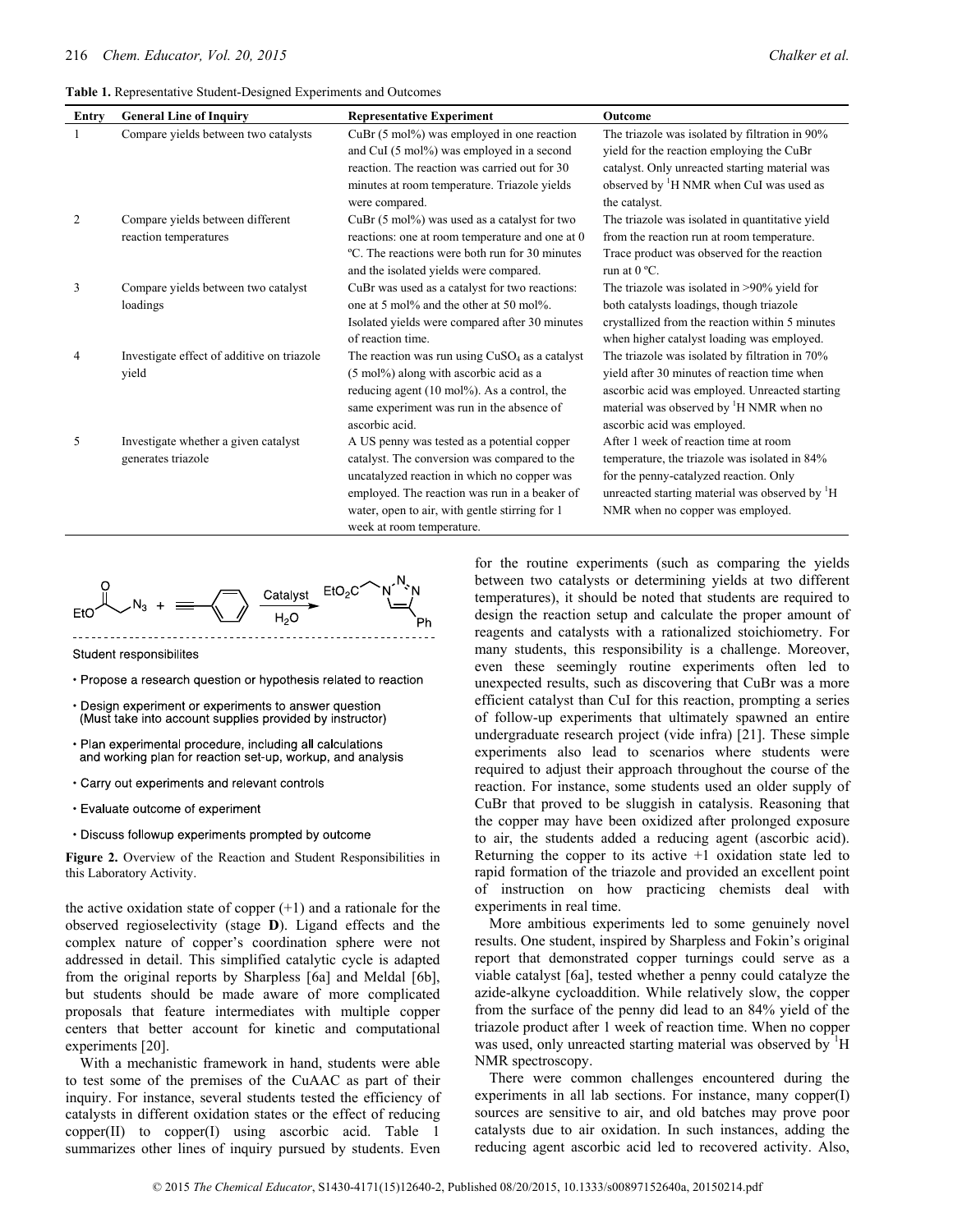

**Figure 3.** Representative Student-Acquired <sup>1</sup>H NMR Spectra. The spectrum for the isolated triazole product is shown on top and the spectrum for unreacted starting material on the bottom. The unreacted starting material was extracted directly into CDCl<sub>3</sub> from a mixture of azide and alkyne—a negative control experiment that employed no copper.



**Figure 4.** Mechanistic Outline of the Copper-Catalyzed Azide-Alkyne Cycloaddition.

the triazole product can coordinate to copper and lead to brightly colored products. Though not necessary for most analyses, the isolated product can be triturated with 25% NH4OH to remove the sequestered copper [12].

Learning objectives were assessed by evaluation of lab notebooks, online lab reports, and post-lab questions. For all experiments, evaluation of IR and NMR spectroscopic data was required. The NMR data in Figure 3 are representative of submitted spectra. Importantly, students were asked to identify follow-up experiments based on the outcome of their experiment. This question proved an excellent opportunity for students to recalibrate their experimental design or devise entirely new experiments based on interesting and sometimes confusing results. Detailed feedback from instructors was also provided to clarify or reinforce student interpretation of experimental results and to point out other factors to consider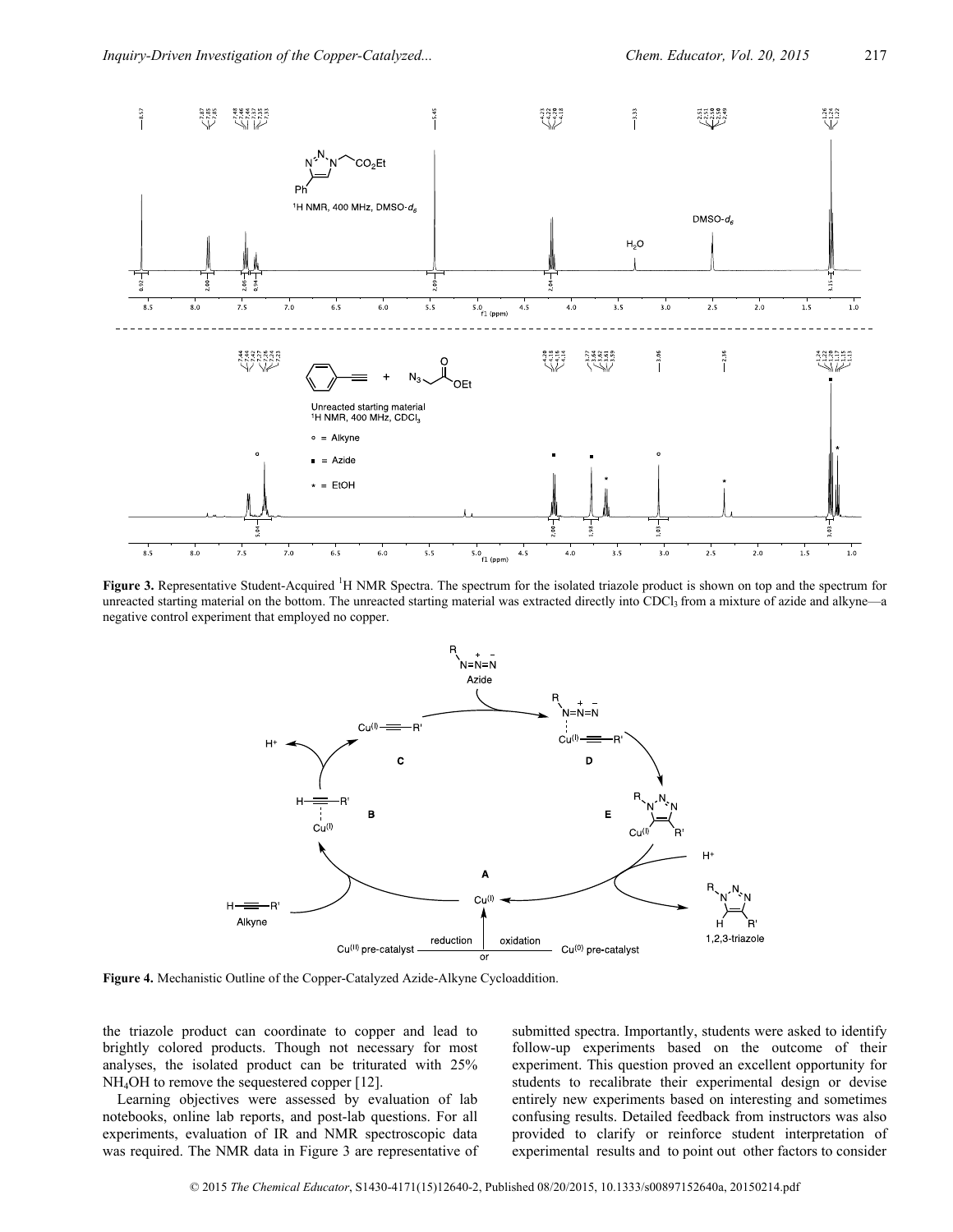1. Observation in Teaching Lab

Student questions prompted by observation:

- . Is iodide a detrimental ligand for Cu(I) in the CuAAC?
- . Do other halides inhibit the CuAAC in water?





- . NaCl, NaBr, and NaI all inhibit CuAAC in water
- $\cdot$  Cul can be activated by reaction with AgNO<sub>3</sub>
- Tandem S<sub>N</sub>2-CuAAC is facilitated if halide leaving group scavenged with AgNO<sub>3</sub>
- · Tris-triazole ligand for Cu(I) (e.g. THPTA) can overcome inhibition by NaCl

**Figure 5.** Translating Teaching Lab Observations to an Undergraduate Research Project.

in follow-up experiments. Such feedback has been previously highlighted as a critical component in the effective implementation of inquiry-driven laboratory activities [1a].

**Undergraduate Research Project Inspired by Student Results.** As mentioned above, several students observed that copper(I) iodide was a poor catalyst for the featured azidealkyne cycloaddition. Following-up on this experiment, four students initiated an undergraduate research project to understand this phenomenon. Instructor and institutional support was critical in this endeavor, as it allowed these students to coordinate their investigation with semester-long research courses and residential summer research programs. Over the subsequent 18 months, these undergraduate researchers uncovered several important effects of halides in the CuAAC, which were recently published elsewhere [21]. These results are summarized (Figure 5) and discussed here to illustrate the impact, both scientific and educational, that can arise from inquiry-driven teaching labs. For full experimental details of this spin-out research project, readers are referred to associated publication [21].

In their independent study (Figure 5), students first examined why copper(I) iodide is a poor catalyst in water. It is known that ligands or bases can activate copper(I) iodide for the CuAAC [22], so they reasoned that iodide is a ligand for copper that results in low solubility in water and/or occludes a necessary coordination site for the azide and alkyne. Indeed, abstracting iodide with  $AgNO<sub>3</sub>$  activated CuI and rescued its catalytic activity for the same reaction in which it had previously failed. This result then prompted the undergraduate researchers to determine if free halides in solutions (NaCl, NaBr, and NaI) can inhibit the copper catalyst. Several clues in the literature suggested that chloride [23] and bromide [24] ions could exhibit inhibitory effects, but no systematic investigation had been reported. Upon adding solutions of NaCl, NaBr, or NaI to CuAAC reaction mixtures, a pronounced inhibitory effect was observed. NaI arrested activity at room temperature when equimolar to the copper

catalyst. NaCl and NaBr were also detrimental, but to a lesser degree than NaI [21].

Recognizing that halides are encountered in many scenarios where the CuAAC is deployed, the undergraduate researchers next studied how to overcome this inhibition. In one example,  $AgNO<sub>3</sub>$  was used as a halide scavenger to sequester chloride and iodide formed in the synthesis of an azide substrate. The CuAAC was carried out directly on this azide, and provided the target trizole only when halides were removed from the reaction mixture as their insoluble silver salts [21]. In another example, the undergraduate researchers demonstrated that tristriazole ligands such as tris(3hydroxypropyltriazolylmethyl)amine (THPTA) [25], overcomes sodium chloride inhibition [21]. This result is critical information for successful use of the CuAAC on biological samples in buffers that contain high concentrations of sodium chloride.

The benefits of this undergraduate research project are manifold and a direct result of incorporating an inquiry-driven teaching laboratory into the Organic Chemistry curriculum. Students led the study from its inception, discovered interesting chemical phenomena, and reported their findings to the scientific community. In addition to publishing the results of their study [21], the students also had the opportunity to present their efforts at professional conferences [26, 27]. This experience provided an excellent technical training ground for these aspiring scientists. It also highlights ways in which inquiry-driven labs and undergraduate research programs can drive science education. We have disclosed the details of the original inquiry-driven teaching lab here so that other Universities can adapt and expand its use as an educational platform. We highlight research products and student achievement here as a motivating factor for Universities to consider implementing curiosity-driven activities into their teaching laboratories.

### **Conclusions**

In summary, an inquiry-driven laboratory has been developed that introduces undergraduate students to the copper-catalyzed azide-alkyne cycloaddition. The featured reaction is simple to execute and entails several parameters easily amenable to guided-inquiry and unscripted study in the organic or inorganic teaching lab. In this way, students learn about an important chemical reaction while being introduced to science as it is practiced by research professionals. This mode of education is empowering and stands in stark contrast to more traditional, scripted laboratory activities. As demonstrated here, inquiry-driven teaching laboratories create opportunity for discovery, scientific training and professional research experience.

**Acknowledgments.** The authors thank The University of Tulsa, the Tulsa Undergraduate Research Challenge, and the Chemistry Summer Undergraduate Research Program for generous support of this project. Mr. Grant Edwards, Mr. Naga Koduri, and Dr. Louisa Esdaile are gratefully acknowledged for their assistance implementing this laboratory. We also thank all students enrolled in Chem-3023 (Organic Chemistry Laboratory II) who thoughtfully and diligently carried out this inquiry-driven activity. Support from an ARC Discovery Early Career Researcher Award is also gratefully acknowledged (JMC).